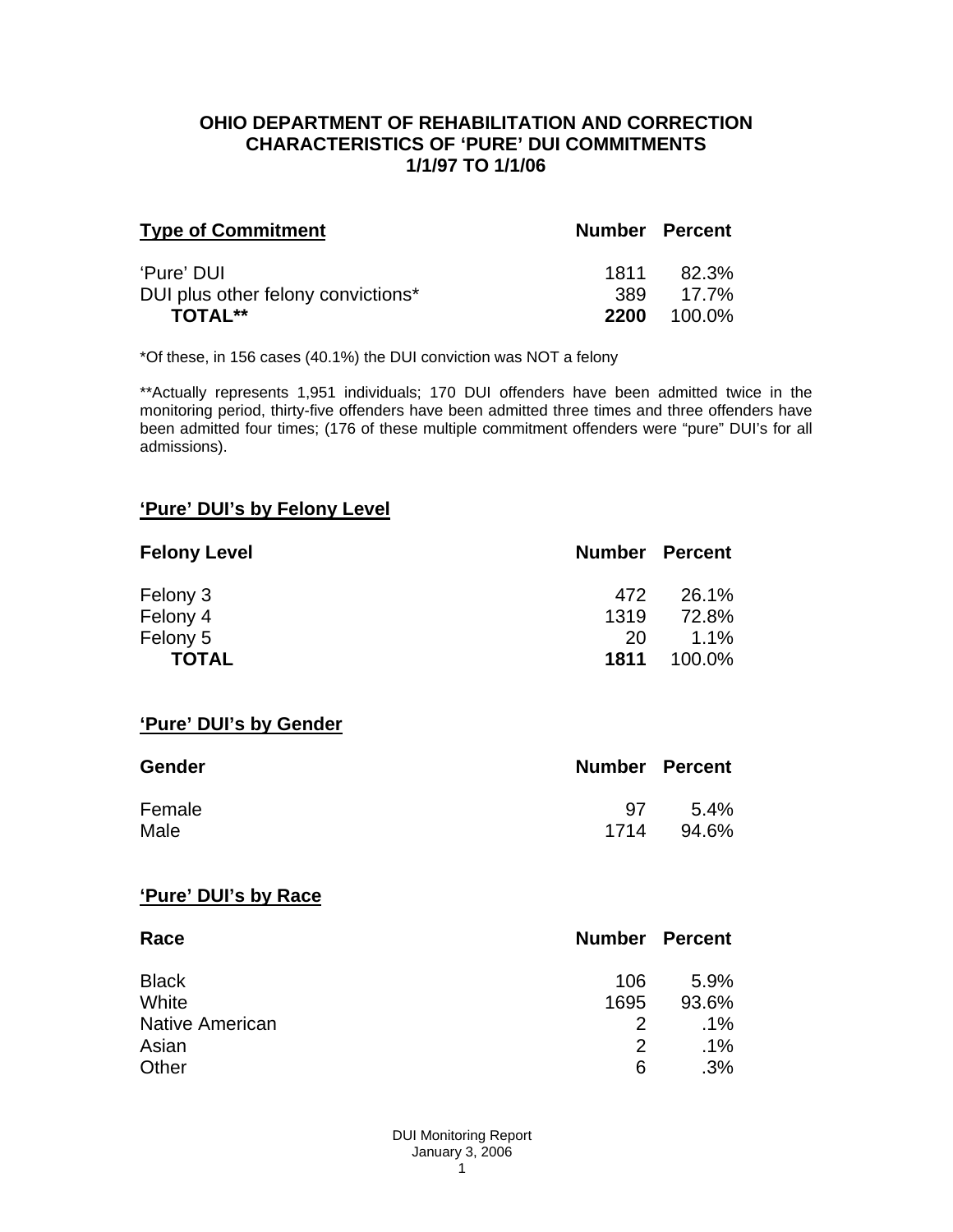# **'Pure' DUI's by Age at Commitment**

| <b>Age at Commitment</b> | <b>Number</b> | <b>Percent</b> |
|--------------------------|---------------|----------------|
| 25 and under             | 93            | 5.1%           |
| 26 to 30                 | 237           | 13.1%          |
| 31 to 35                 | 333           | 18.4%          |
| 36 to 40                 | 419           | 23.1%          |
| 41 to 45                 | 414           | 22.9%          |
| 46 to 50                 | 194           | 10.7%          |
| Over 50                  | 121           | 6.7%           |

| Range = $19$ to $77$ | Median = $38$ |
|----------------------|---------------|
| Mean $=$ 38.4        | Mode $= 38$   |

# **'Pure' DUI'S by Security Classification**

| <b>Security Level</b>                | <b>Number Percent</b> |        |
|--------------------------------------|-----------------------|--------|
| Level 1-A                            | 124                   | 6.8%   |
| Level 1-B                            | 1349                  | 74.5%  |
| Level 2                              | 208                   | 11.5%  |
| Level 3*                             | 128                   | 7.1%   |
| Level 4-A                            |                       | $.1\%$ |
| Level 4-B                            |                       | $.1\%$ |
| *Includes inmates still in reception |                       |        |

### **'Pure' DUI's by County of Commitment**

| <b>County of Commitment</b> | <b>Number</b> | <b>Percent</b> |
|-----------------------------|---------------|----------------|
| Cuyahoga                    | 144           | 8.0%           |
| Summit                      | 134           | 7.7%           |
| <b>Stark</b>                | 130           | 7.2%           |
| Hamilton                    | 105           | 5.8%           |
| Franklin                    | 91            | 5.0%           |
| Lorain                      | 80            | 4.4%           |
| Clermont                    | 78            | 4.3%           |
| <b>Butler</b>               | 73            | 4.0%           |
| Lake                        | 58            | 3.2%           |
| Portage                     | 49            | 2.7%           |
| Warren                      | 49            | 2.7%           |
| <b>All Other Counties</b>   | 820           | 45.3%          |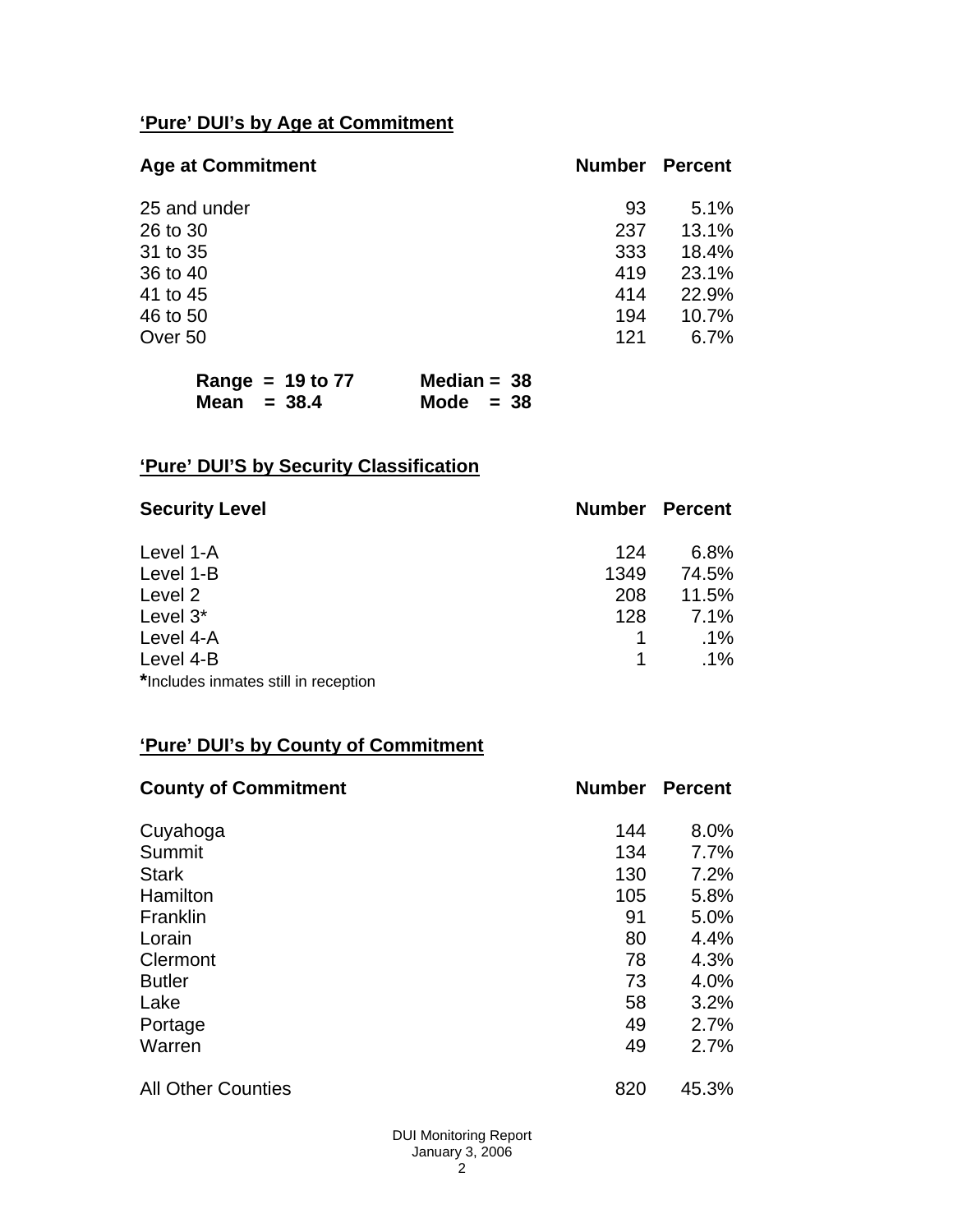## **'Pure' DUI's by Current Status**

| <b>Current Status</b>                  | <b>Number</b> | <b>Percent</b> |
|----------------------------------------|---------------|----------------|
| <b>Currently Incarcerated</b>          | 380           | 21.0%          |
| <b>Judicial Release</b>                | 278           | 15.4%          |
| <b>Released under PRC</b>              | 706           | 39.0%          |
| Released to Appeal Bond                | 5             | .3%            |
| <b>Furlough (Transitional Control)</b> | 61            | 3.4%           |
| <b>Vacated Sentence</b>                | 10            | .6%            |
| <b>Court Order</b>                     | 10            | .6%            |
| Death of Inmate                        | 10            | .6%            |
| Released at Expiration of Prison Term* | 350           | 19.3%          |

\*Released without post-release control; of the 504 releases in 2004 and 2005, 263 were expiration of prison term (52.2%), compared with 110 inmates released onto PRC (which included eighty males who successfully completed the IPP sentence reduction program and four females who successfully completed the Camp Meridian IPP program).

### **'Pure' DUI's by Length of Sentence (in months)**

| <b>Length of Sentence</b>           |     | <b>Number Percent</b> |
|-------------------------------------|-----|-----------------------|
| Two Months (mandatory sentence)     | 40  | 2.2%                  |
| Three to Six Months                 | 230 | 12.7%                 |
| Seven to Eleven Months              | 183 | 10.1%                 |
| <b>Twelve Months</b>                | 496 | 27.5%                 |
| Thirteen to Seventeen Months        | 177 | 9.8%                  |
| <b>Eighteen Months</b>              | 140 | 7.8%                  |
| Nineteen to Twenty-four Months      | 237 | 13.1%                 |
| <b>Twenty-five to Thirty Months</b> | 118 | 6.5%                  |
| Thirty-one to Thirty-five Months    | 0   |                       |
| <b>Thirty-six Months</b>            | 105 | 5.8%                  |
| Forty-eight to Fifty-nine Months    | 57  | 3.2%                  |
| <b>Sixty Months</b>                 | 22  | 1.2%                  |
| Mode<br>$= 12$ months               |     |                       |

|  | Median $= 12$ months | <b>Mean</b> | $= 17.4$ months |
|--|----------------------|-------------|-----------------|
|  |                      |             |                 |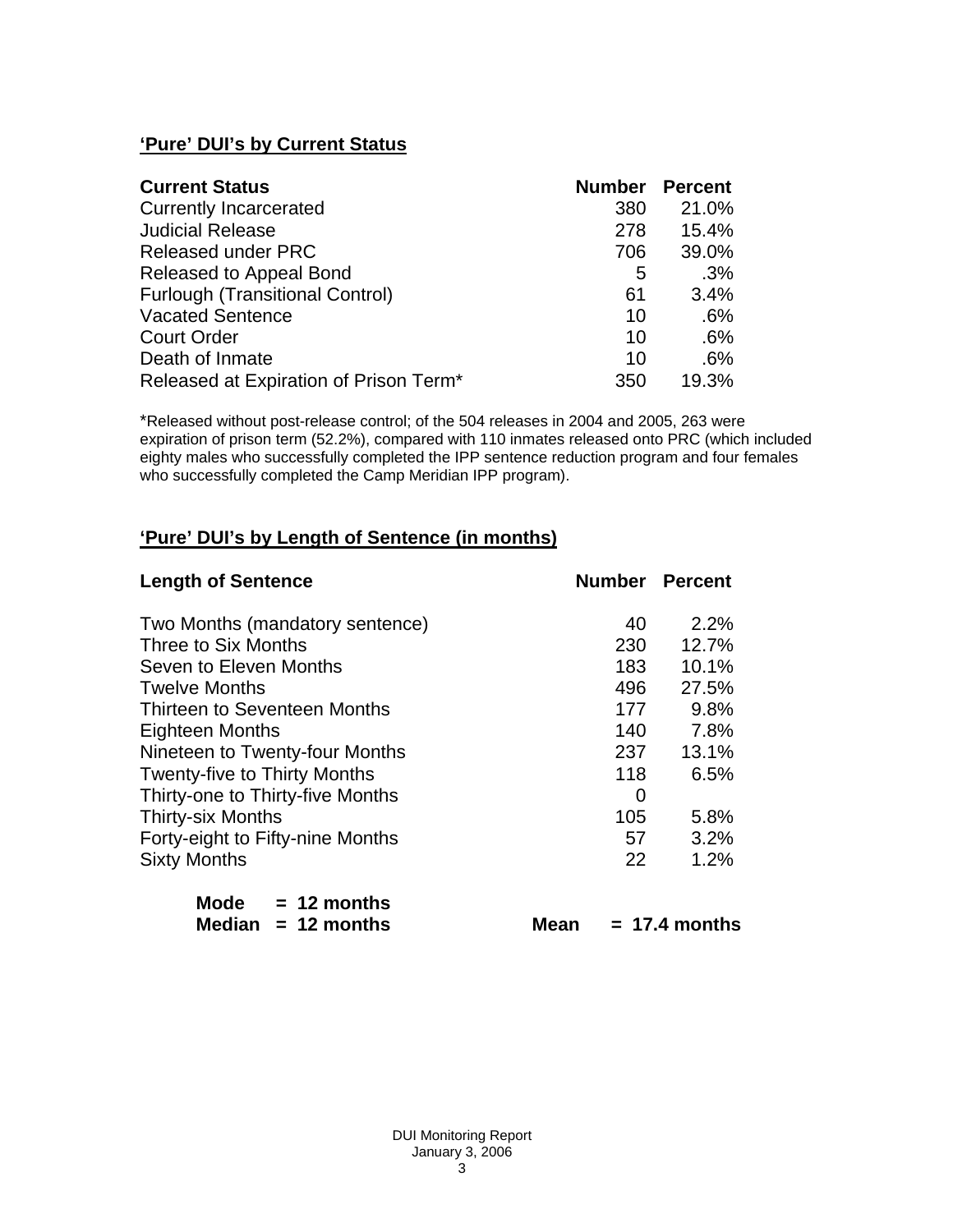# **'Pure' DUI's by Number of Prior Incarcerations**

| <b>Number of Prior Incarcerations</b> | Number Percent |          |
|---------------------------------------|----------------|----------|
| None                                  | 1064           | 58.8%    |
| One                                   | 418            | 23.1%    |
| Two                                   | 195            | $10.8\%$ |
| Three or more                         | 134            | 7.4%     |

#### **'Pure' DUI's Currently Incarcerated by Parent Institution\* (1/1/06)**

| <b>Institution</b>                                    | <b>Number Percent</b> |       | # in<br>Camp   |
|-------------------------------------------------------|-----------------------|-------|----------------|
| <b>Allen Correctional Institution</b>                 | 7                     | 1.9%  |                |
| <b>Belmont Correctional Institution</b>               | 19                    | 5.2%  | 5              |
| <b>Chillicothe Correctional Institution</b>           | 12                    | 3.2%  |                |
| <b>Corrections Reception Center</b>                   | 26                    | 6.8%  |                |
| Dayton Correctional Institution                       | 3                     | .8%   |                |
| <b>Franklin Pre-Release Center</b>                    | 3                     | .8%   |                |
| <b>Grafton Correctional Institution</b>               | 9                     | 2.4%  |                |
| <b>Hocking Correctional Institution</b>               | $\overline{7}$        | 1.8%  |                |
| <b>Lake Erie Correctional Institution</b>             | 9                     | 2.4%  |                |
| <b>Lebanon Correctional Institution</b>               | 1                     | .3%   | 1              |
| <b>London Correctional Institution</b>                | 11                    | 2.9%  | $\overline{2}$ |
| <b>Lorain Correctional Institution</b>                | 18                    | 4.7%  |                |
| <b>Madison Correctional Institution</b>               | 6                     | 1.6%  |                |
| <b>Mansfield Correctional Institution</b>             | $\overline{7}$        | 1.8%  | 5              |
| <b>Marion Correctional Institution</b>                | 9                     | 2.4%  |                |
| <b>Noble Correctional Institution</b>                 | 18                    | 4.7%  |                |
| <b>North Central Correctional Institution</b>         | 6                     | 1.6%  |                |
| <b>North Coast Correctional Treatment Facility</b>    | 120                   | 31.6% | $16**$         |
| Northeast Pre-Release Center                          | 3                     | .8%   |                |
| <b>Oakwood Correctional Facility</b>                  | 1                     | .3%   |                |
| Ohio Reformatory for Women                            | 13                    | 3.5%  | 1              |
| <b>Ohio State Penitentiary</b>                        | 8                     | 2.1%  | 8              |
| <b>Pickaway Correctional Institution</b>              | 47                    | 12.3% |                |
| <b>Richland Correctional Institution</b>              | 5                     | 1.3%  |                |
| <b>Ross Correctional Institution</b>                  | 5                     | 1.3%  | 5              |
| Southeastern Correctional Institution                 | 3                     | .8%   |                |
| <b>Southern Ohio Correctional Facility</b>            | $\mathbf{1}$          | .3%   |                |
| <b>Toledo Correctional Institution</b>                | 1                     | .3%   |                |
| <b>Trumbull Correctional Institution</b><br>$N = 380$ | $\overline{2}$        | .5%   | $2***$         |
| *Includes inmates out to court                        |                       |       |                |

\*\*In DUI IPP program at NCCTF

\*\*\*Female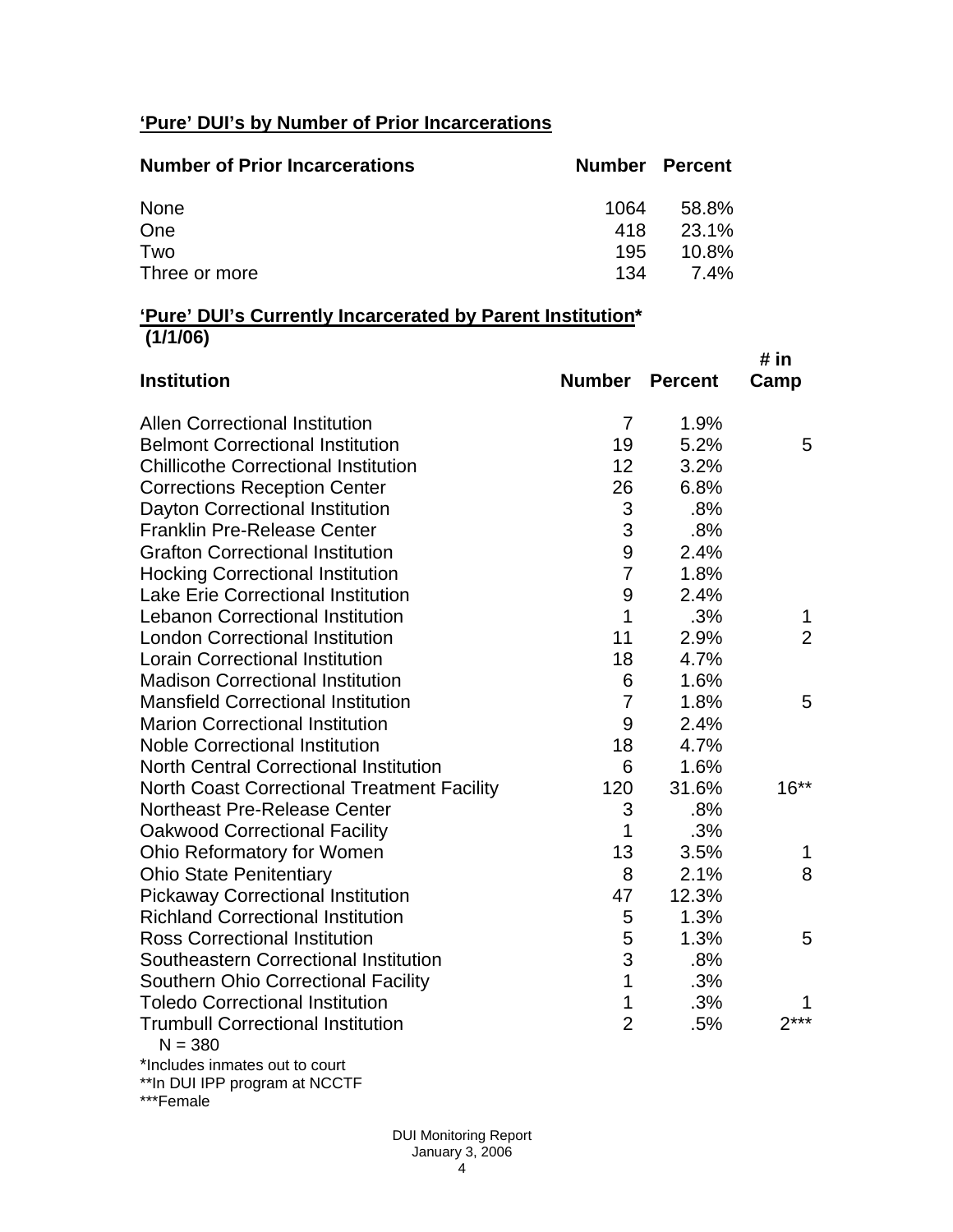### **'PURE' DUI OFFENDERS COMPARISON OF SELECTED RELEASE TYPES DEMOGRAPHICS AND TIME SERVED/TIME SAVED VARIABLES 1/1/06**

|                                                                         | <b>Release Types</b>        |                   |                                         |                                      |                            |                              |                                                     |                          |  |
|-------------------------------------------------------------------------|-----------------------------|-------------------|-----------------------------------------|--------------------------------------|----------------------------|------------------------------|-----------------------------------------------------|--------------------------|--|
| <b>Variables</b>                                                        | Post-<br>Release<br>Control |                   | IPP with<br>Post-<br>Release<br>Control |                                      | <b>Judicial</b><br>Release |                              | Expiration<br>of Sentence<br>with No<br>Supervision |                          |  |
|                                                                         | N                           | $\%$ *            | N                                       | $\%$ *                               | N                          | $\%$ *                       | N                                                   | $\%$                     |  |
| <b>TOTAL</b>                                                            | 429                         |                   | 271                                     |                                      | 278                        |                              | 350                                                 |                          |  |
| Race:<br>White<br>African-American<br>Native American<br>Asian<br>Other | 407<br>20<br>$\overline{2}$ | 94.9<br>4.7<br>.4 | 257<br>11<br>1<br>$\overline{2}$        | 94.8<br>4.1<br>.4<br>$\overline{.7}$ | 260<br>17<br>$\mathbf{1}$  | 93.5<br>6.1<br>$\mathbf{.4}$ | 323<br>24<br>1<br>$\overline{2}$                    | 92.3<br>6.9<br>.3<br>6.6 |  |
| Gender:<br>Male<br>Female                                               | 413<br>16                   | 96.3<br>3.7       | 271                                     | 100.0                                | 249<br>29                  | 89.6<br>10.4                 | 329<br>21                                           | 94.0<br>6.0              |  |
| Age:<br>Mean<br>Median<br>Mode                                          | 37.6<br>37.0<br>36.0***     |                   | 38.2<br>39.0<br>40.0                    |                                      | 37.3<br>37.0<br>38.0       |                              | 38.5<br>39.0<br>44.0                                |                          |  |
| <b>Commitment County:</b><br>Major Urban**<br><b>All Others</b>         | 193<br>236                  | 45.2<br>54.8      | 85<br>186                               | 31.4<br>68.6                         | 83<br>195                  | 29.9<br>70.1                 | 129<br>221                                          | 36.9<br>63.1             |  |

\*Column totals = 100%

\*\*Cuyahoga, Franklin, Hamilton, Lucas, Montgomery, Stark and Summit

\*\*\*Multiple modes; lowest value is shown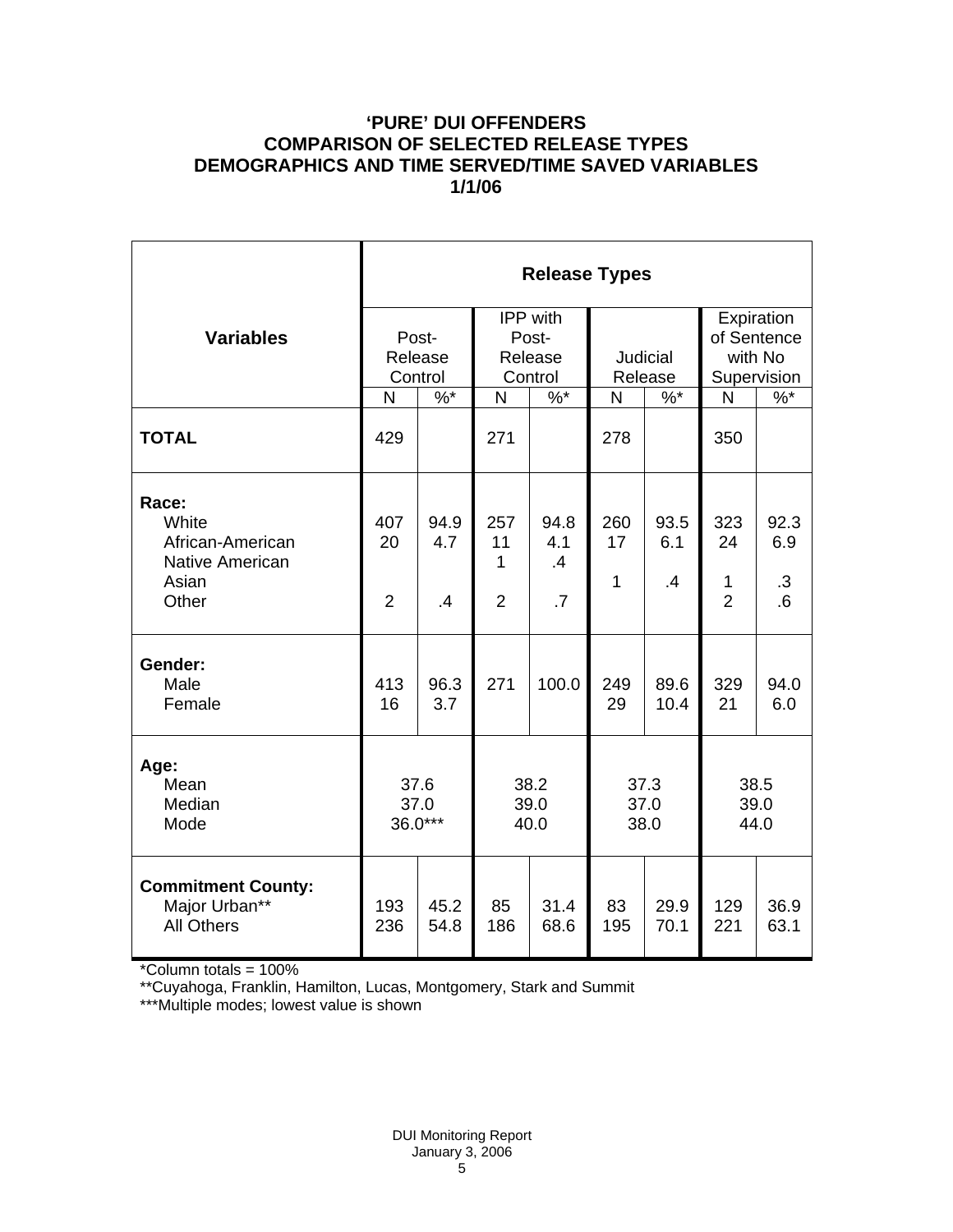|                                                                                       | <b>Release Types</b>        |                              |                                         |                            |                       |                            |                                                       |                             |
|---------------------------------------------------------------------------------------|-----------------------------|------------------------------|-----------------------------------------|----------------------------|-----------------------|----------------------------|-------------------------------------------------------|-----------------------------|
| <b>Variables</b>                                                                      | Post-<br>Release<br>Control |                              | IPP with<br>Post-<br>Release<br>Control |                            | Judicial<br>Release   |                            | Expiration of<br>Sentence<br>(with No<br>Supervision) |                             |
|                                                                                       | N                           | $\%^{*}$                     | N                                       | $\%$ *                     |                       | N<br>$\%$ *                |                                                       | $\frac{9}{6}$               |
| <b>Sentence Length</b><br>(Months):<br>Mean<br>Median<br>Mode                         | 11.3<br>12.0<br>12.0        |                              | 19.0<br>16.0<br>12.0                    |                            | 18.6<br>17.0<br>12.0  |                            | 13.8<br>12.0<br>12.0                                  |                             |
| <b>Number of Priors:</b><br>None<br>One<br>Two<br>Three or More                       | 231<br>103<br>45<br>50      | 53.8<br>24.0<br>10.5<br>11.7 | 179<br>67<br>19<br>6                    | 66.1<br>24.7<br>7.0<br>2.2 | 191<br>43<br>26<br>18 | 68.7<br>15.5<br>9.4<br>6.5 | 207<br>86<br>35<br>22                                 | 59.1<br>24.6<br>10.0<br>6.3 |
| <b>Time Served (Months):</b><br>Mean<br>Median<br>Mode                                | 8.9<br>7.8<br>$4.7**$       |                              | 6.4<br>5.3<br>4.8                       |                            | 5.2<br>3.5<br>$2.3**$ |                            | 10.6<br>8.4<br>$5.3**$                                |                             |
| <b>Time Saved Through</b><br><b>Early Release (Months):</b><br>Mean<br>Median<br>Mode | N/A                         |                              | 11.4<br>7.5<br>$6.2**$                  |                            | 13.0<br>10.8<br>9.2   |                            | N/A                                                   |                             |

\*Column totals = 100%

\*\*Multiple modes; lowest value is shown